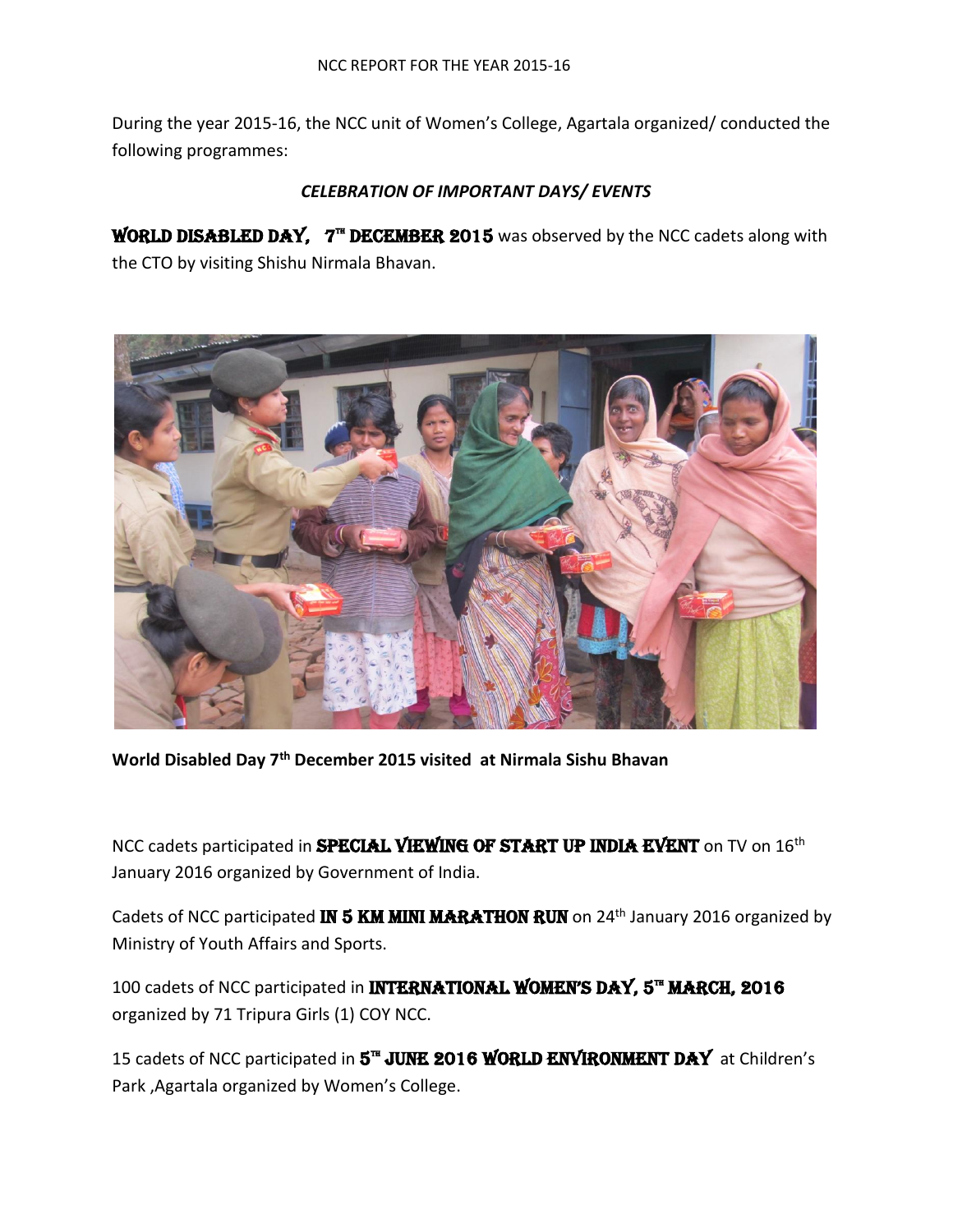13 cadets participated in **INTERNATIONAL YOGA DAY** celebrated in the college on 21<sup>ST</sup> June, 2015.

20 cadets participated in **ARMED FORCES FLAG DAY,** celebrated on  $7<sup>th</sup>$  December, 2015 organized by Directorate of Sainik Welfare, Govt .of India.

Ncc cadets also participated in state level parade on **INDEPENDENCE DAY** and REPUBLIC DAY.

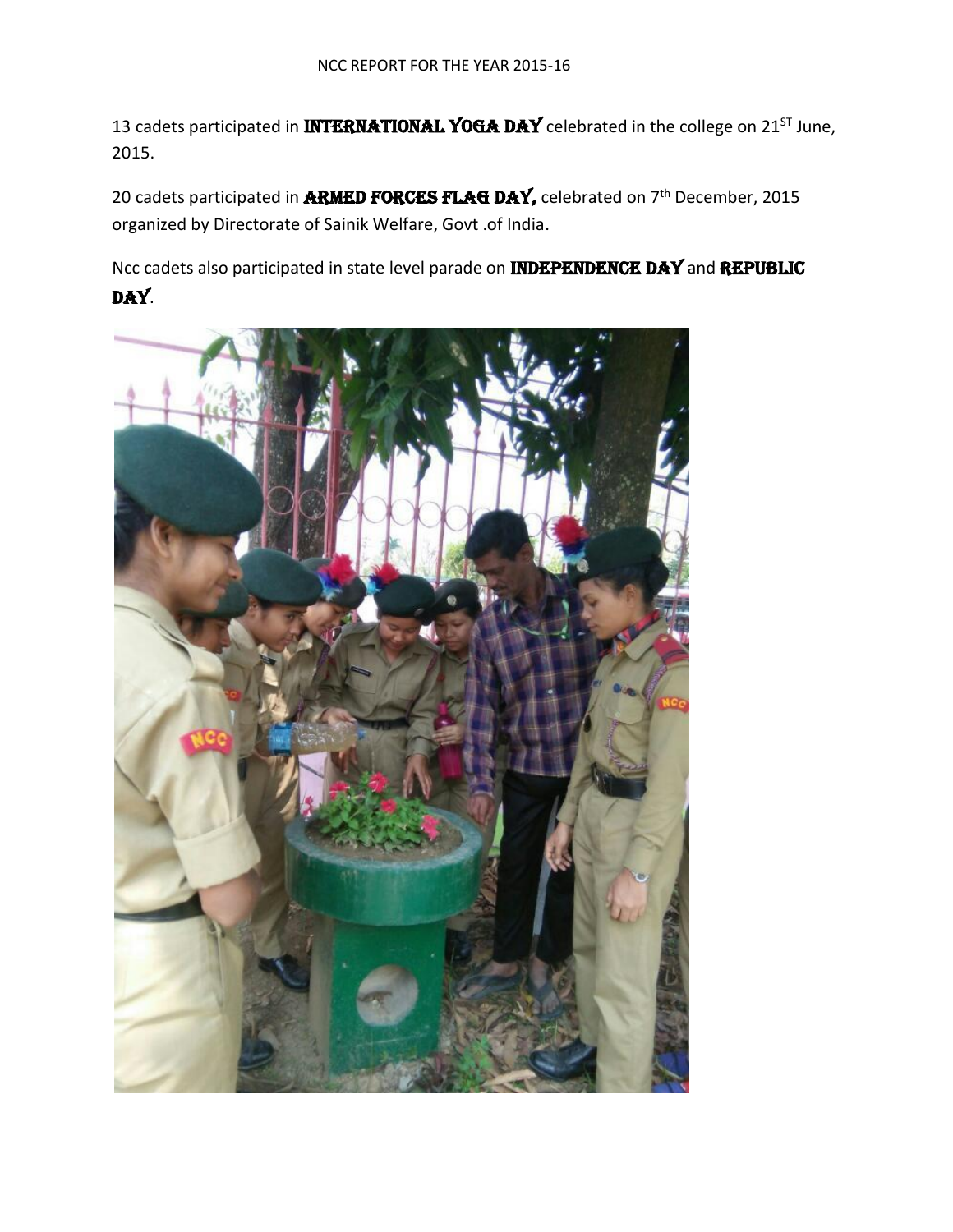#### NCC REPORT FOR THE YEAR 2015-16

## **5 th June 2016 World Environment Day at children Park ,Agartala**

#### *PARTICIPATION IN GAMES AND SPORTS*

NCC cadets have participated and received awards in various state and national level camps during the year. Among them some are mentioned below:

NCC cadets have participated National Games ( Kho-Kho)New Delhi in October, 2015

NCC cadet Nitu Debbarma participated in kho-kho (team) representing Tripura in Kho-Kho tournament.

NCC cadet Dipa Chakma selected for national championship at Patna representing Tripura in Kho-Kho tournament.

NCC cadets have also participated in games such as volley ball, basketball, Tug of war and Kho-Kho in various state and national level camps.

### *PARTICIPATION IN SOCIAL WORK ACTIVITIES*

NCC cadets have actively participated in social work such as Swachh Bharat Programme, and Tree Plantation Programme.